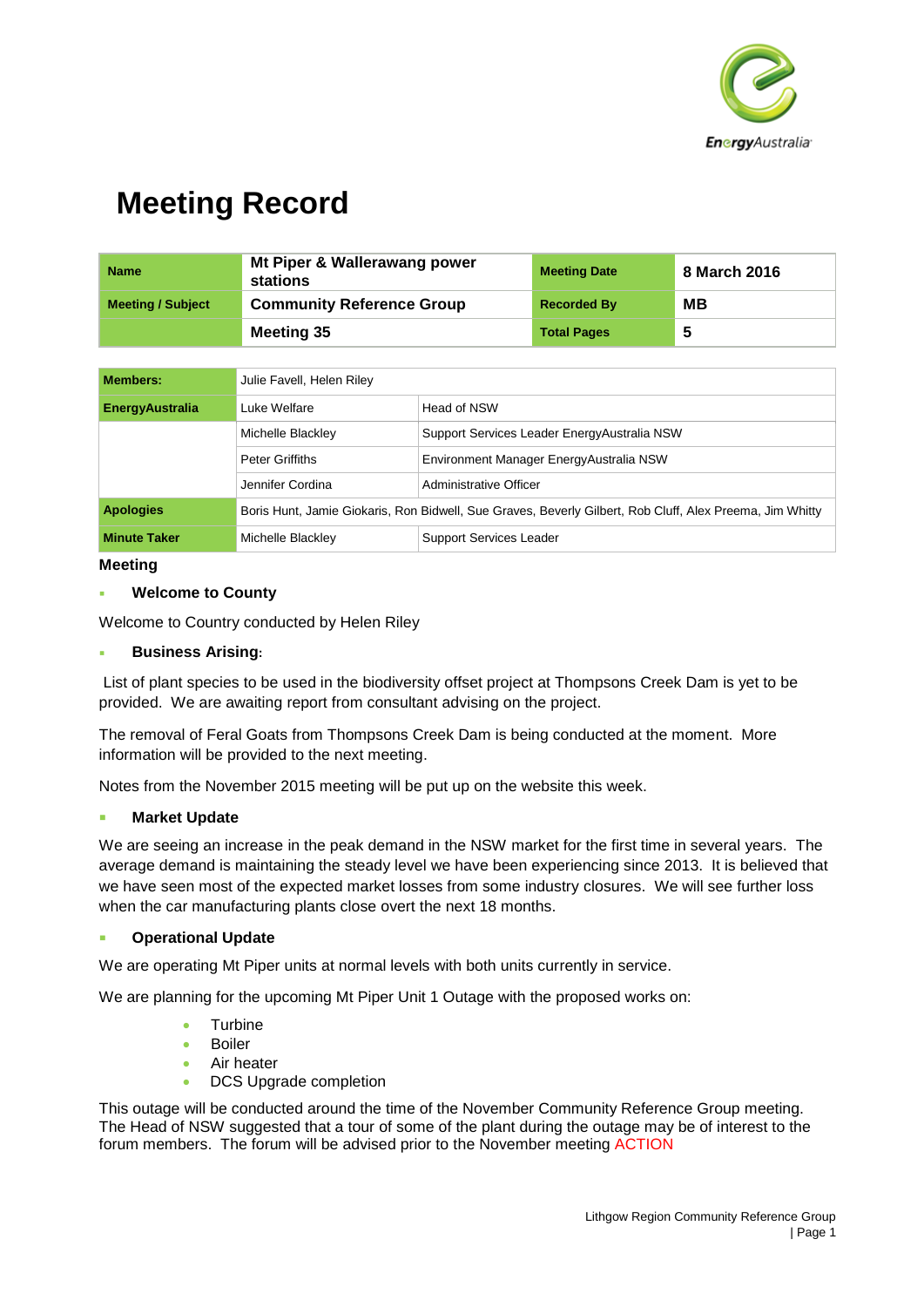

The Wallerawang DDR Project team are still working through Treasury to approve transactions and have decommissioning and dismantling plans approved in accordance with the conditions of sale of the power station.

EA Auctions are on site having almost completed the removal of condenser tubes and a second package of equipment is being prepared for removal. EANSW staff are conducting plant disconnections & dismantling on an ongoing basis.

Tenders have closed for Deconstruction works of the Unit 7 Cooling Towers and they are being evaluated by local and corporate staff at the moment. We may see the works start in April 2016. This project is being conducted under a development application which requires that EnergyAustralia continue to communicate with the community on the progress and upcoming stages of the works.

Unit 7 Cooling Tower removal works will be conducted under a Principal Contractor arrangement which will ensure the appropriate safety and security of the site while the works are underway.

A suggestion was put to have the Forum tour the cooling tower dismantling works during the proposed May meeting. ACTION

A process is under discussion within EnergyAustralia to prompt proposals regarding potential reuse of the Wallerawang power station buildings.

Ms Favell asked about the zoning of the land. She was advised that rezoning would be necessary dependant on the proposed use. Any proposal that comes to fruition would need to go through a development application process.

## **Site Safety**

Site Safety figures indicating year-to-date figures up to the 29 February 2016 were displayed. So far this year we have maintained zero harm which is a good result for the sites.

### **Rail Unloader**

There has been no change with the status of the rail unloader site with environmental monitoring and the agistment lease continuing. EnergyAustralia are continuing to assess all our options.

### **Water Management**

Oberon Dam currently at 58.08% which is a decrease from our last meeting. Our active storage is at 92.6% with Lake Wallace still spilling. There is a green algal alert for Lake Wallace and the Coxs River below Lake Lyell.

The annual channel maintenance flow release from Lake Lyell was conducted in February. This release imitates any flood events that could have occurred downstream from the dam given the rainfall events throughout the year above the dam. The trigger for these releases is dependent on the magnitude of the rain events throughout the year and if the dam has spilt significantly throughout the year. This is a requirement of our water usage license

### **Lamberts North**

- No ash placement has occurred in Lamberts North from September 2015 to February 2016
- No complaints have been received or incidents recorded in the same period
- The Annual Environment Management Report will be submitted later this month.
- All conditions of approval have been met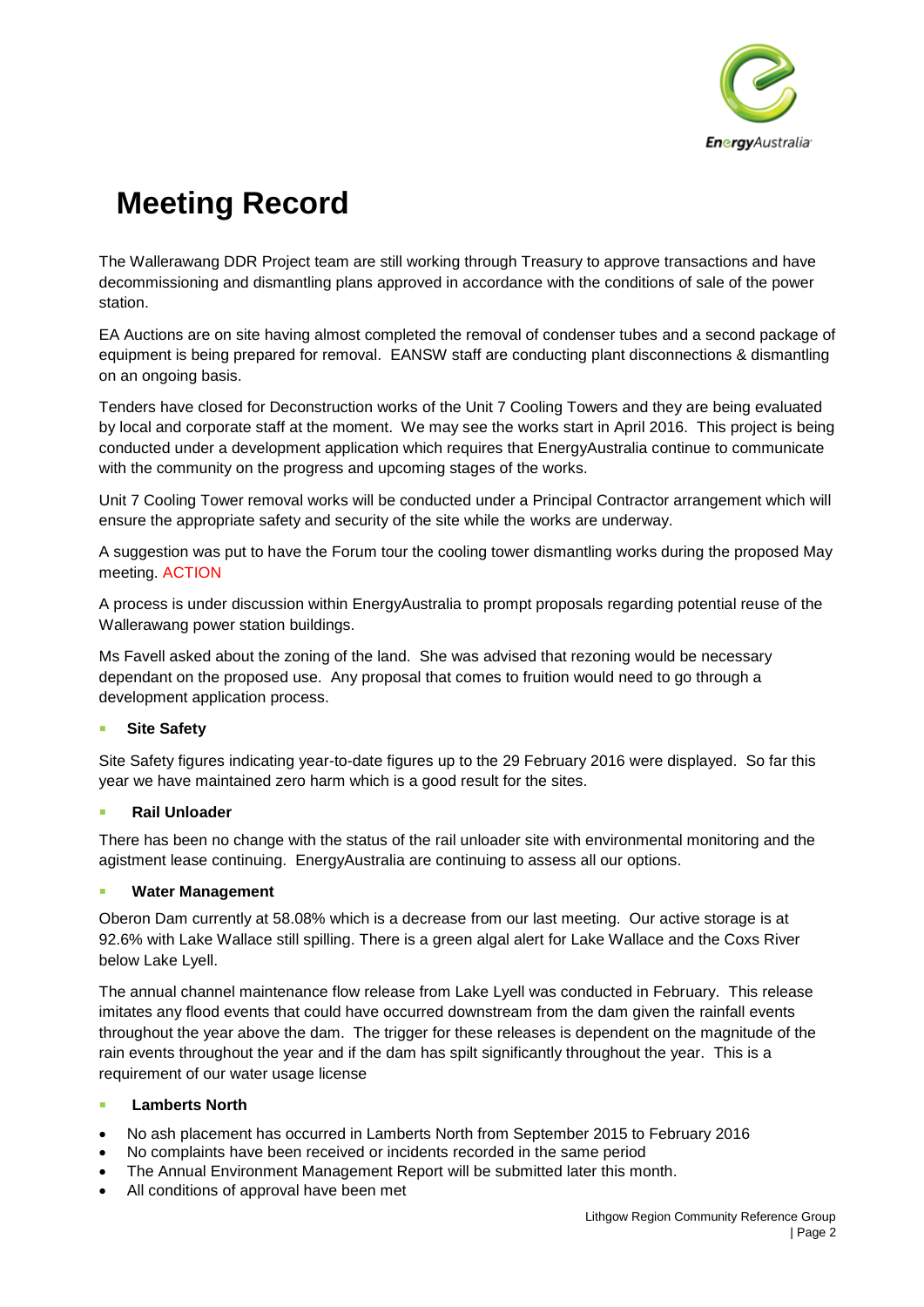

- Biodiversity Offset Management Plan has been approved by Department of Planning & Environment
- Flora & Fauna survey has been completed and we are awaiting the report to inform the Tree planting that is planned for later this year.

### **Joint EnergyAustralia NSW/Centennial Water Project**

EA and Centennial are cooperating to jointly develop and build a new pipeline and water treatment facility. This proposed solution follows careful investigation of the options by consultants and the project will achieve improved water discharge quality and provide environmental benefits.

The proposal includes a new pipeline from Springvale to Mt Piper and a new treatment facility constructed at Mt Piper. Treated water from Springvale mine, which would otherwise be discharged into catchment areas, can be put to beneficial use in the power station. Any excess water produced by the water facility will ultimately improve water quality in local rivers.

A Preliminary Environmental Assessment (PEA) is being finalised and will be submitted to the NSW Department of Planning in the coming week or so.

Both Centennial and EA, as joint proponents, are consulting with key local stakeholders including the local council and yourselves. If you have any feedback we would be keen to hear your views or comments.

Questions were asked by the Forum about:

- The technical aspects of where the pipeline was going and where the water would end up. .
- Disposal of any waste:
- who owned any discharge
- Development approval process. Commercial arrangements of the joint project. .

The Forum was advised that the development was still in the preliminary stages.

Members of the Forum thought this would provide a good environmental outcome particularly for local water quality. The forum expressed that it would be good to get the quality under 200 microsiemens. The Head of NSW advised that this was unlikely due to the historical disturbances throughout the region.

### **Sponsorship Process**

We showed some photos of the Wibit inflatable water park that has been installed on Lake Lyell by the Recreation Park owners. This installation attracts more tourists to the area and local families can enjoy the park. The Forum agreed but advised this is another reason to protect the water quality to ensure it is safe and clean for all users.

The 2016 Community Grants program applications were summarised for the Forum. Feedback was received regarding the community benefits relating to each application. The next steps of making funds available for the nominated projects will be initiated.

All applicants will be advised directly and a media release will be sent out to the local community about the successful applications.

An issue has been raised regarding the proliferation of reeds in Lake Wallace near the Boating Clubs pontoon. We will be raising this issue with the Lithgow City Council as they are the leaseholder of this area.